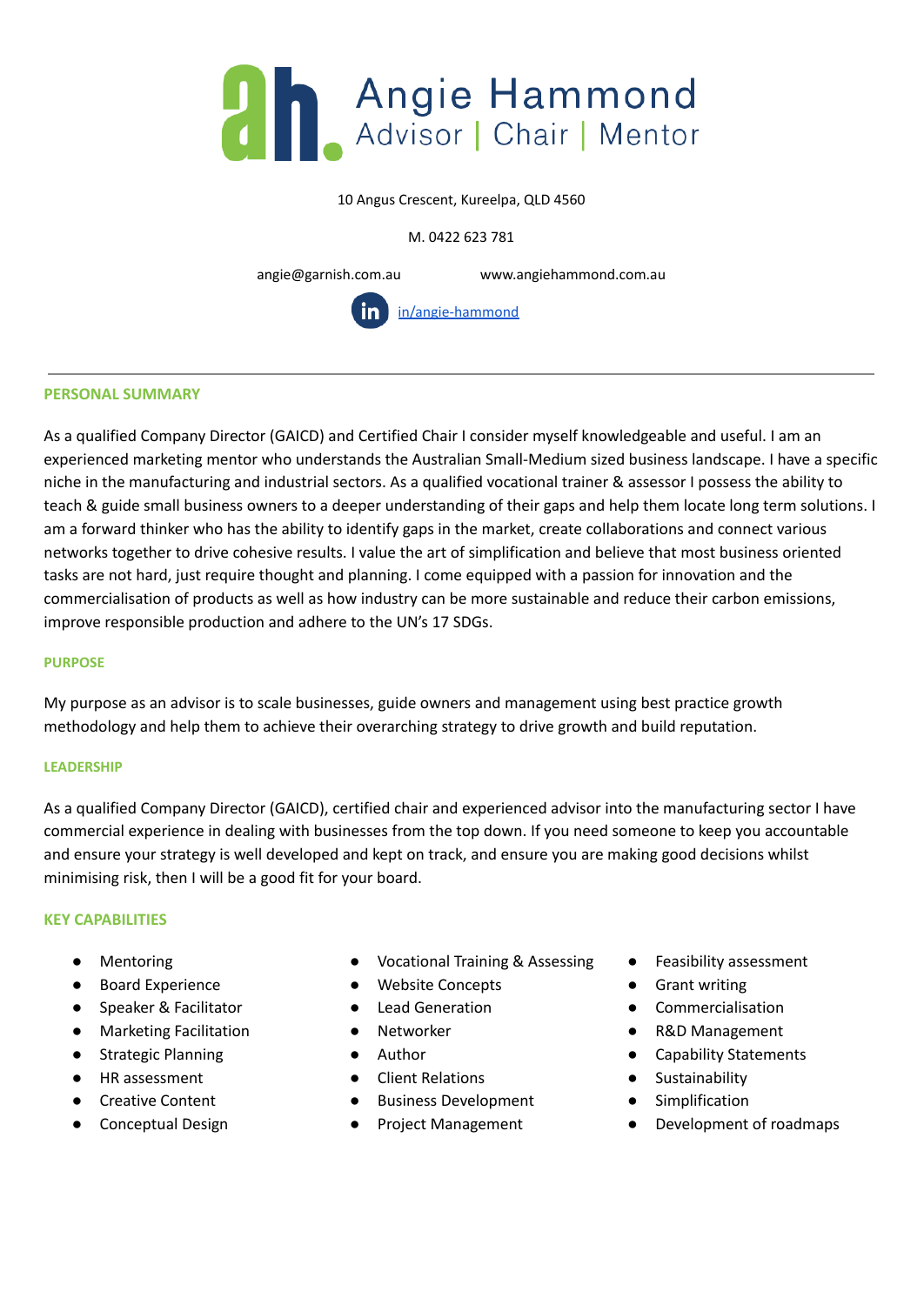### **CAREER SUMMARY**

| Feb 2006 - Present    | <b>Garnish Marketing</b>        | Managing Director/Owner         |
|-----------------------|---------------------------------|---------------------------------|
| March 2015 - Present  | Garnish Projects (Builder)      | Managing Director/Co owner      |
| May 2006 - May 2007   | Pacific Air Cargo               | <b>Marketing Director</b>       |
| Jan 2006 - March 2006 | Harris & Nugent Fabrics         | Marketing & Development Manager |
| Sept 2005 - Dec 2005  | <b>UCI Commercial Furniture</b> | <b>Commercial Sales Rep</b>     |
| Aug 2002 - Sept 2005  | <b>Mokum Textiles</b>           | <b>Sampling Manager</b>         |
| Nov 2000 - June 2001  | Monkwell Fabrics (UK)           | <b>Marketing Assistant</b>      |

### **Summary of latest role:**

# **Garnish Marketing -** Managing Director of own Marketing Consultancy

Garnish Marketing is a Marketing Consultancy that specialises in the Manufacturing and Distribution Industries, we help to scale industrial types of businesses using practical marketing techniques to help clients to scale up and penetrate new markets.

#### **My Clients have included:**

- AMA (fabrication)
- Cirlock (manufacturing)
- Belco Custom Trailers (manufacturing)
- Spinifex Caravans (manufacturing)
- OZTac Engineering (Fabrication)
- Astec Australia (Intl Distributor)
- Foothills Foundry (manufacturing)
- Marel (manufacturing)
- Elpro (manufacturing)
- Water Dynamics (manufacturing ex Tyco/Pentair)
- The Jetty Specialist (manufacturing)
- Salesmasters (Prof Services)
- Salesfix (Prof Services)
- AustClean (Trade service)
- Marine Warehouse (distribution)
- Qld Organics (manufacturing/agri)
- Rainware (manufacturing)
- Zoom Carwash (service)
- DCM (Prof drafting services)
- Lavender(manufacturing)
- Tidal Fluid Power (manufacturing)
- BWS Electrical (trade)
- QMS Electrical (trade)
- Rothar Engineering (Engineering Service to trade)
- Square Engineering (Engineering Service to trade)
- Maranoa Regional Council (Gov)
- South Burnett Council (Gov)
- Vayeron (manufacturing
- Covey Associates (prof engineering)
- Powersafe Products (manufacturing)
- Park Furniture (manufacturing)
- Smart Batteries (manufacturing)
- Mineral Mulch (manufacturing/ agri)
- Mine Rural(mining services)
- CleverLife (distribution & trade service)

- **BOARD EXPERIENCE & QUALS**
	- 2022 Present Mentor Think RAPT
	- 2013 2015 Voluntary Member Board member for The Nambour Alliance Head of Communication
	- 2021 Noosa Biosphere Charter Review Voluntary Board Project
	- **GAICD Company Director Qualified 2021**
	- 2020 Approved Advisor and Certified Chair for The Advisory Board Centre